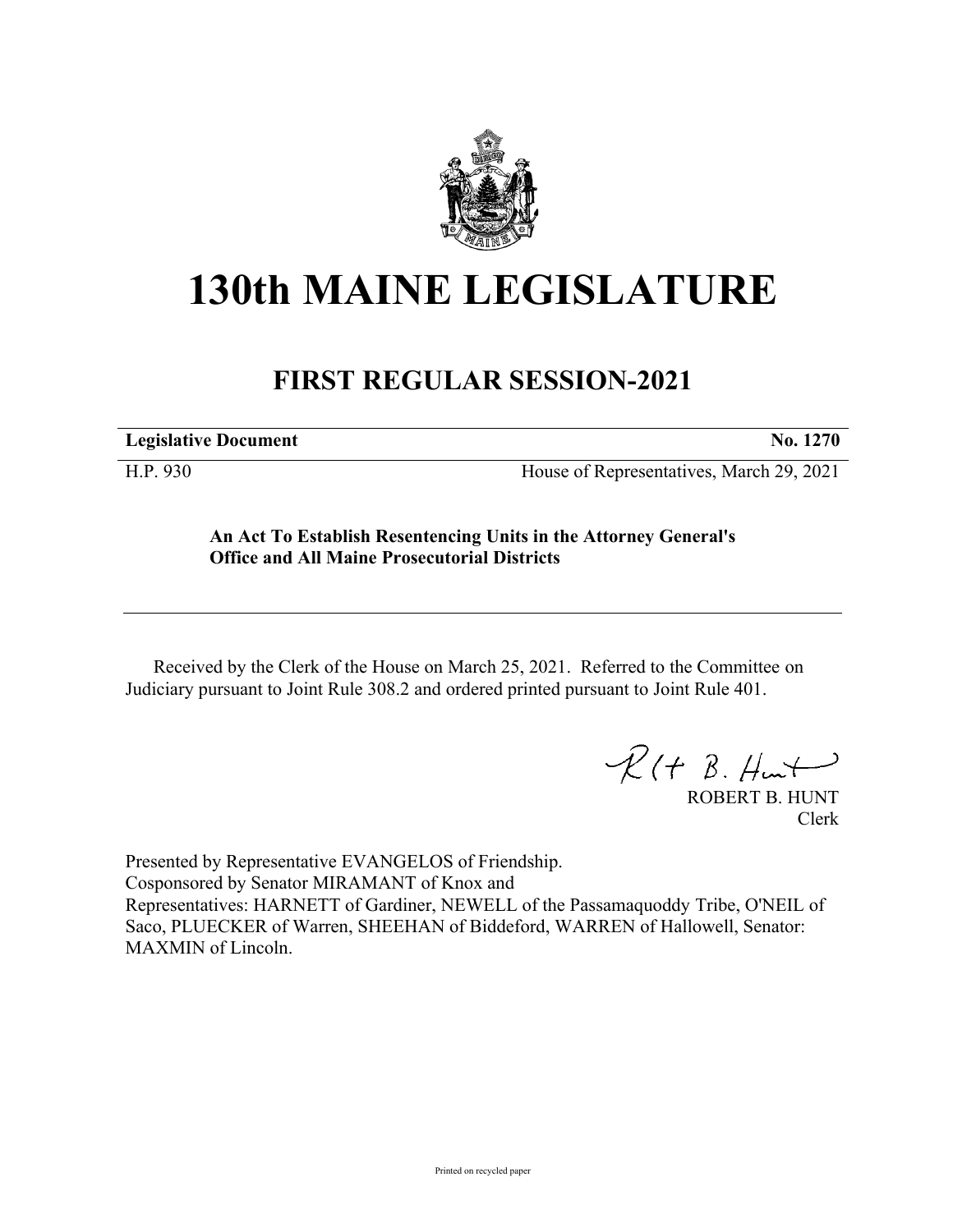| Be it enacted by the People of the State of Maine as follows:                                                                                                                                                                                                                                                                                                                                                                                                                                                |
|--------------------------------------------------------------------------------------------------------------------------------------------------------------------------------------------------------------------------------------------------------------------------------------------------------------------------------------------------------------------------------------------------------------------------------------------------------------------------------------------------------------|
| Sec. 1. 15 MRSA c. 301, sub-c. 5 is enacted to read:                                                                                                                                                                                                                                                                                                                                                                                                                                                         |
| <b>SUBCHAPTER 5</b>                                                                                                                                                                                                                                                                                                                                                                                                                                                                                          |
| <b>RESENTENCING UNITS</b>                                                                                                                                                                                                                                                                                                                                                                                                                                                                                    |
| §1861. Resentencing units                                                                                                                                                                                                                                                                                                                                                                                                                                                                                    |
| <b>1. Resentencing units.</b> The Attorney General and every district attorney under Title<br>30-A, chapter 1, subchapter 5 shall maintain within their respective offices a resentencing<br>unit that timely reviews the sentences of imprisonment of criminal cases prosecuted by the<br>Attorney General's or that district attorney's office that have not yet commenced or are<br>ongoing to determine whether to reduce or terminate a sentence in the interests of fairness<br>or justice.            |
| 2. Review. A resentencing unit shall review for reduction or termination under<br>subsection 1 the following sentences:                                                                                                                                                                                                                                                                                                                                                                                      |
| A. A sentence in which the person's current sentence is no longer necessary to ensure<br>public safety or the interests of fairness or justice given the nature of the crime<br>committed and the specific facts of the crime, with priority given to a person currently<br>incarcerated who is either over 50 years of age or was sentenced for a crime committed<br>as a minor;                                                                                                                            |
| B. A sentence for a person who committed an offense under Title 17-A, section 202<br>in which the person did not commit the killing or have an intent to kill;                                                                                                                                                                                                                                                                                                                                               |
| C. A sentence of at least 5 years for a person who is eligible for release within the next<br>12 months;                                                                                                                                                                                                                                                                                                                                                                                                     |
| D. A sentence of a person who is suffering from a terminal or debilitating illness;                                                                                                                                                                                                                                                                                                                                                                                                                          |
| E. A sentence in which an illegality or irregularity may exist or have been committed;<br>and                                                                                                                                                                                                                                                                                                                                                                                                                |
| F. A sentence that the resentencing unit determines should be reviewed in the interests<br>of fairness or justice.                                                                                                                                                                                                                                                                                                                                                                                           |
| 3. Recommendation; appeal. A resentencing unit shall make in a timely manner a<br>recommendation to the Attorney General or district attorney in whose office the<br>resentencing unit is located whether to reduce or terminate a sentence reviewed.<br>The<br>Attorney General or district attorney may reject, accept or modify a recommendation and<br>file a petition under chapter 305-A of a sentence that the Attorney General or district<br>attorney determines requires reduction or termination. |
| Sec. 2. 15 MRSA $\S$ 2122, as amended by PL 2011, c. 601, $\S$ 4, is further amended to<br>read:                                                                                                                                                                                                                                                                                                                                                                                                             |
| §2122. Purpose                                                                                                                                                                                                                                                                                                                                                                                                                                                                                               |
| This chapter provides a comprehensive and, except for direct appeals from a criminal<br>judgment, exclusive method of review of those criminal judgments and of post-sentencing                                                                                                                                                                                                                                                                                                                              |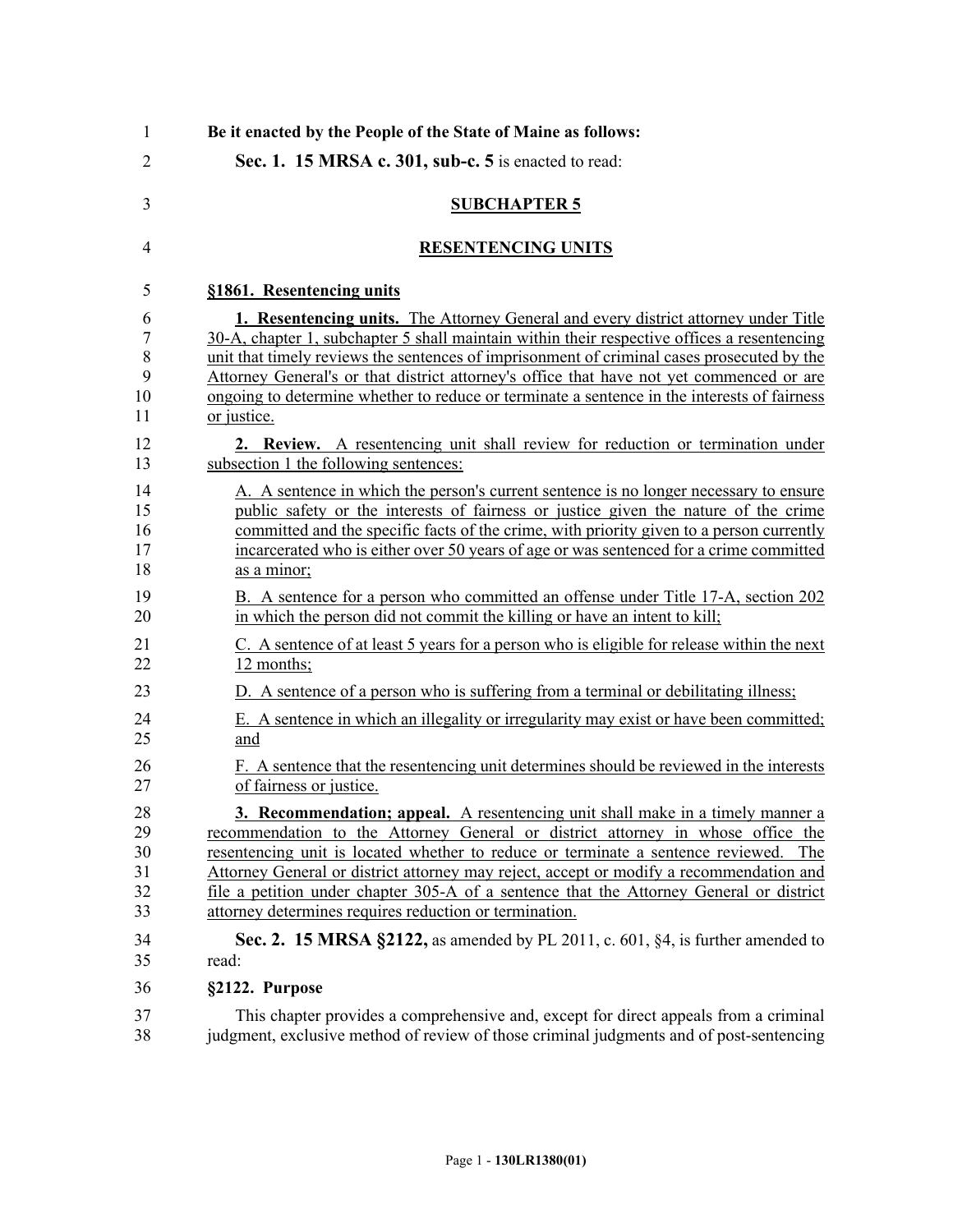proceedings occurring during the course of sentences. It is a remedy for unfair, unjust or illegal restraint and other impediments specified in section 2124 that have occurred directly or indirectly as a result of an illegal criminal judgment or post-sentencing proceeding. It 42 replaces the remedies available pursuant to post-conviction habeas corpus, to the extent that review of a criminal conviction or proceedings were reviewable, the remedies available pursuant to common law habeas corpus, including habeas corpus as recognized in Title 14, sections 5501 and 5509 to 5546, coram nobis, audita querela, writ of error, declaratory judgment and any other previous common law or statutory method of review, except appeal 47 of a judgment of conviction or juvenile adjudication and remedies that are incidental to 48 proceedings in the trial court. The substantive extent of the remedy of post-conviction review is defined in this chapter and not defined in the remedies that it replaces; provided that this. This chapter provides and is must be construed to provide relief for those persons 51 required to use this chapter as required by the Constitution of Maine, Article I, Section 10. 1 2 3 4 5 6 7 8 9 10 11 12 13

- 14 **Sec. 3. 15 MRSA §2125,** as amended by PL 2013, c. 266, §4, is further amended to 15 read:
- 16 **§2125. Ground for relief**

17 A person who satisfies the prerequisites of section 2124 may show that the challenged 18 criminal judgment or sentence is unlawful or unlawfully imposed, or a sentence is unfair 19 or unjust under section 1861 or that the impediment resulting from the challenged post-20 sentencing proceeding is unlawful, as a result of any error or ground for relief, whether or 21 not of record, unless the error is harmless or unless relief is unavailable for a reason 22 provided in section 2126, section 2128 unless section 2128‑A applies, or section 2128‑B.

23 **Sec. 4. 15 MRSA §2126,** as amended by PL 2013, c. 266, §5, is further amended to 24 read:

## 25 **§2126. Exhaustion**

26 A Except for a petition brought under section 1861, a person under restraint or 27 impediment specified in section 2124 must also demonstrate that the person has previously 28 exhausted remedies incidental to proceedings in the trial court, on appeal or administrative 29 remedies. A person who has taken an appeal from a judgment of conviction, a juvenile 30 adjudication or a judgment of not criminally responsible by reason of insanity is not 31 precluded from utilizing the remedy of this chapter while the appeal is pending. The post-32 conviction review proceeding is automatically stayed pending resolution of the appeal 33 unless the Appellate Court on motion and for good cause otherwise directs.

34 **Sec. 5. 15 MRSA §2128, first ¶,** as amended by PL 2011, c. 601, §9, is further 35 amended to read:

36 A Except for a petition brought under section 1861, a person under restraint or 37 impediment specified in section 2124 shall demonstrate that any ground of relief has not 38 been waived. The bases of waiver are as follows.

- 39 **Sec. 6. 15 MRSA §2128-B, sub-§4** is enacted to read:
- 40 **4. Filing deadline for resentencing review.** A petition to reduce or terminate a 41 sentence filed pursuant to section 1861 may be brought from the date of sentencing to the 42 termination of the sentence.